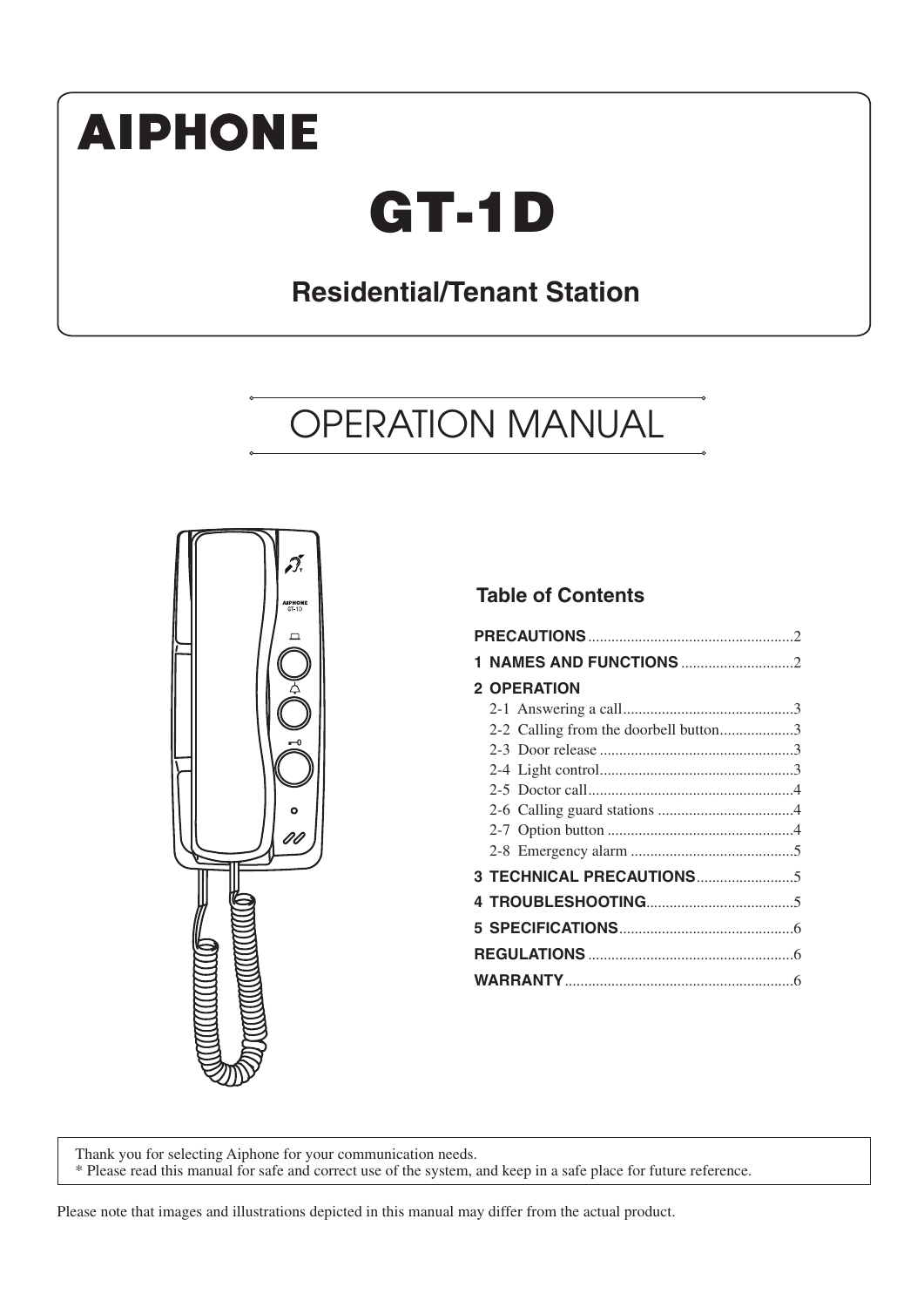## **PRECAUTIONS**

 $\bigcirc$  Prohibited  $\bigcirc$  Do not dismantle unit  $\bigcirc$  Keep unit away from water **B** Be sure to follow the instruction

## **WARNING**

#### **(Negligence could result in death or serious injury.)**

- 1. Do not dismantle or alter the unit. Fire or electric shock could result.
- $\Diamond$  2. Do not put any metal and flammable material into the unit through the openings. Fire, electric shock, or unit trouble could result.
- 3. Keep the unit away from water or any other liquid. Fire or electric shock could result.
- $\Diamond$  4. During an electrical storm, do not touch the unit. Electric shock could result.
- 5. If there is any smoke, unusual odor, or abnormal sound, or if you drop or damage the unit, turn off the system power breaker immediately. Fire or electric shock could result.

### **CAUTION (Negligence could result in injury or damage to property.)**

 $\Diamond$  1. Do not put anything on or cover the unit with cloth, etc. Fire or unit trouble could result.

## **General Precautions**

- 1. Keep the unit more than 1 m (3.3') away from radio or TV set.
- 2. Keep residential/tenant station more than 20cm (7-7/8") away from other radio equipment, for example floor heating controller, wireless router or cordless telephone, etc. It may cause unwanted noise distortion.
- 3. As to other manufacturer's devices (such as sensor, detectors, door releases) used with this system, comply with the Specifications and Warranty conditions that the manufacturers or venders present.
- 4. When putting a hearing aid into T-mode and approaching the unit, the intercom system may be affected by radio frequency interference etc., depending on the installation environment.
- 5. Using a mobile phone or professional-use radio equipment such as walkie-talkie close to the system may cause a malfunction.

## **Notices**

- Please note that we will under no conditions be liable for any damages or losses resulting from this product's contents or specifications.
- Please note that we will under no conditions be liable for any damages or losses due to malfunctions, problems, or operational errors in this product.
- The unit is inoperative during power failure.
- This unit is designed for indoor use only. Do not use at outdoor locations. This system is not intended for life support or crime prevention. It is just a supplementary means of conveying information. Aiphone will under no conditions be liable for loss of life or property which occurs while the system is being operated.
- In areas where broadcasting station antennas are close by, this system may be affected by radio frequency interference.
- The unit and the handset may get slightly warm, but this is not a malfunction.
- This unit is intended to be mounted on a wall only. It cannot be used on a desktop.
- Available functions and services are limited according to the specifications of the installed system.

## **1 NAMES AND FUNCTIONS**

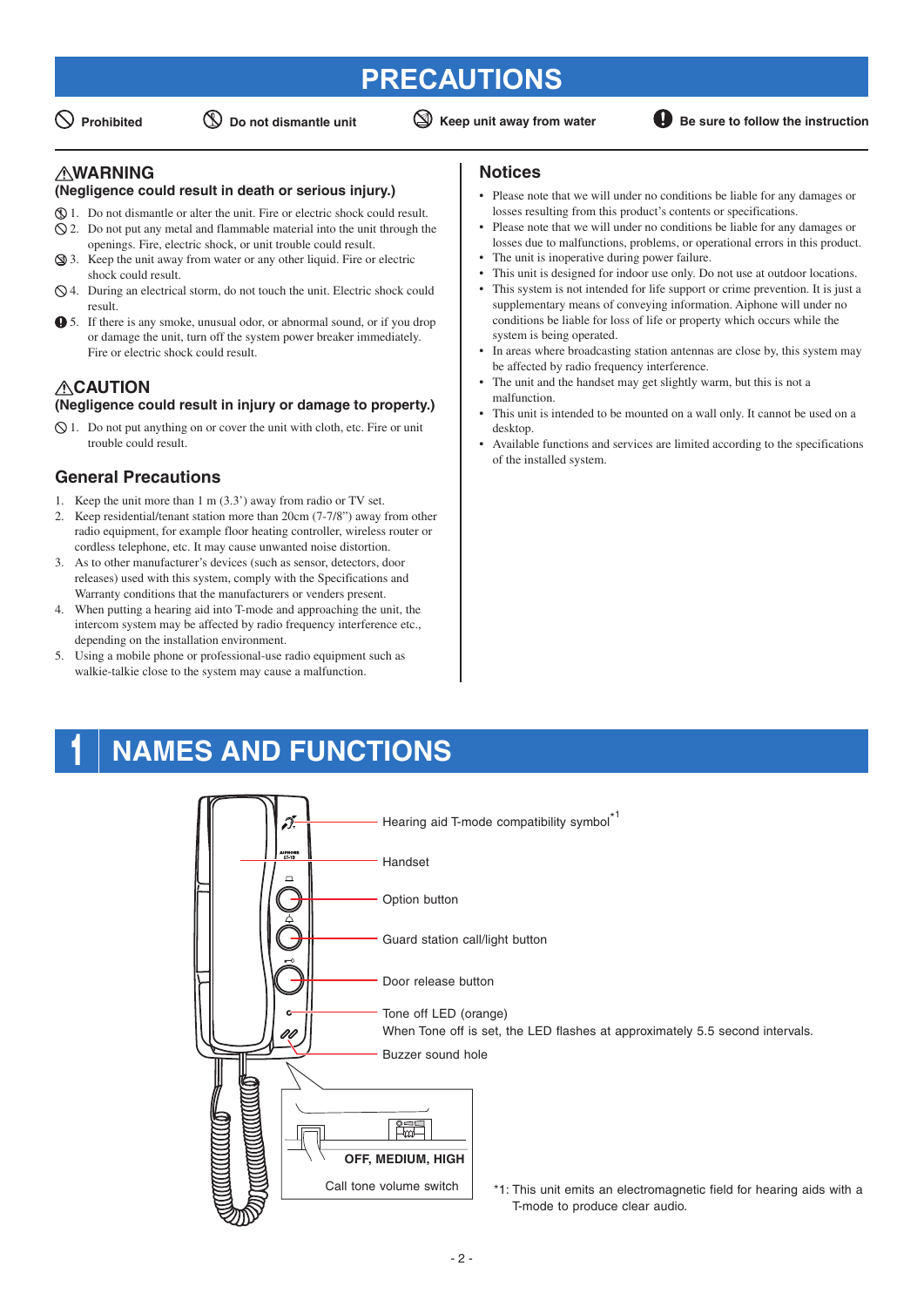## **2 OPERATION**

## **2-1 Answering a call**

- **1** When a call is received from an entrance station or guard station, a call tone sounds.
	- The Tone off LED will flash.
	- \* If there is no response, the call ends after the call duration has elapsed.



### **2** Lift the handset to answer the call.

- Listening is possible with hearing aids with T-mode.
- The Tone off LED will turn on.



#### **Calling from the doorbell button 2-2**

- **1** When receiving a call from a doorbell button, a call tone will sound for the duration of the button being pressed.
	- Call tone is different than that from the entrance station. (Communication is not possible.)



- The Tone off LED will turn off.
- Communication ends automatically after approximately 3 minutes.



\* Available depending on the equipment used in the system.



#### **Door release 2-3**

**1** Press the  $\bullet$  **0** door release button while in communication with the entrance station.



- \* Available depending on the equipment used in the system.
- **2** Door release is activated at the entrance station.



NOTE: Duration of door release activation can be controlled by the entrance panel audio module, or by the door release system that is used.

## **2-4 Light control**

Turning the entrance light on when a light is installed in the common area.

**1** Press the  $\Delta$  guard station call/light button once during entrance station calling or communication.



**2** The light at the entrance will only turn on for the preset time duration.



\* Available depending on the equipment used in the system.

NOTE: This function is not available if a surveillance camera is installed in the common area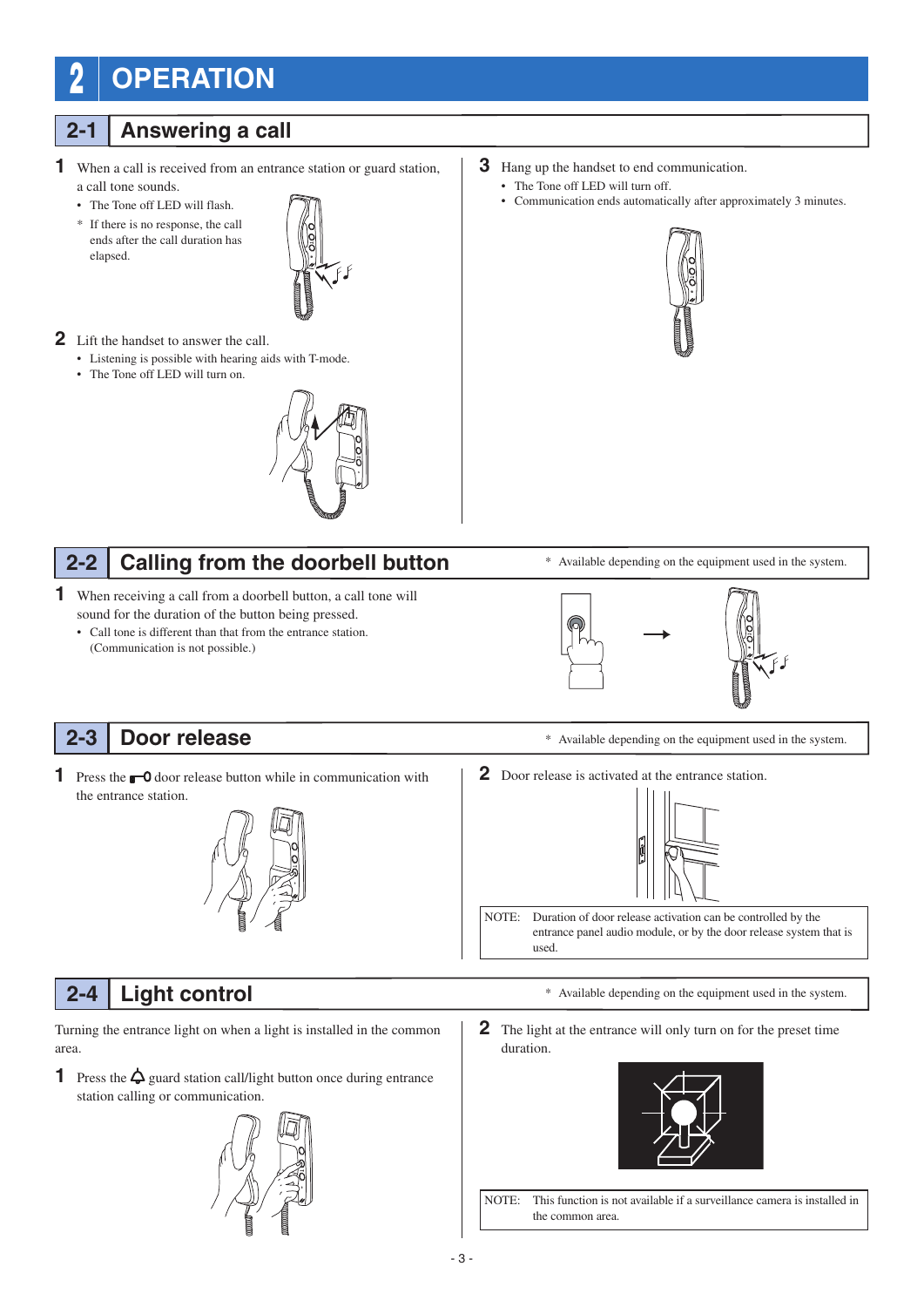#### **Doctor call 2-5**

\* Available depending on the equipment used in the system.

When the specified residence is called using Doctor call (automatic entry), the electric lock is automatically released without a door release operation from the residential/tenant station.

### **To enable Doctor call**

In standby mode, press the  $\Delta$  guard station call/light button. \* Repeat this to disable Doctor call.

• When the Doctor call function is enabled, the Tone off LED flashes at approximately 3 second intervals.



**1** Press the CALL button of the entrance station to unlock the door without a door release operation from the residential/tenant station.



**2** Lift the handset to answer the call if necessary.



NOTES: • When Doctor call is enabled, the Tone Off LED function cannot be used.

When calls are transferred to the guard station, door release with Doctor call is not possible.

• The availability of this function depends on setup.

#### **Calling guard stations 2-6**

**1** Lift the handset, then press the  $\Delta$  guard station call/light button.

- A ring back tone sounds.
- The Tone off LED will flash.



A busy tone is heard if the guard station is communicating with another device.

- \* Available depending on the equipment used in the system.
- **2** Speak when the guard station answers the call.
	- \* Communication ends automatically after approximately three minutes.



#### **Notes about calling and communication**

- When two or more residential/tenant stations are installed in one room, communication between the two cannot be established.
- When two or more residential/tenant stations are installed in a room, if one is in use, the other cannot be used.
- While the residential/tenant station is being called from another device, a call tone does not sound. Moreover, while the emergency alert is sounding, no call from another device sounds.

#### **Option button 2-7**

Pressing the  $\Box$  option button allows for operation of connected units, such as turning lights on and off.

\* Available depending on the equipment used in the system.

NOTE: A signal is output while the  $\Box$  option button is being pressed. (The operation method may differ depending on the device used in conjunction with this unit.)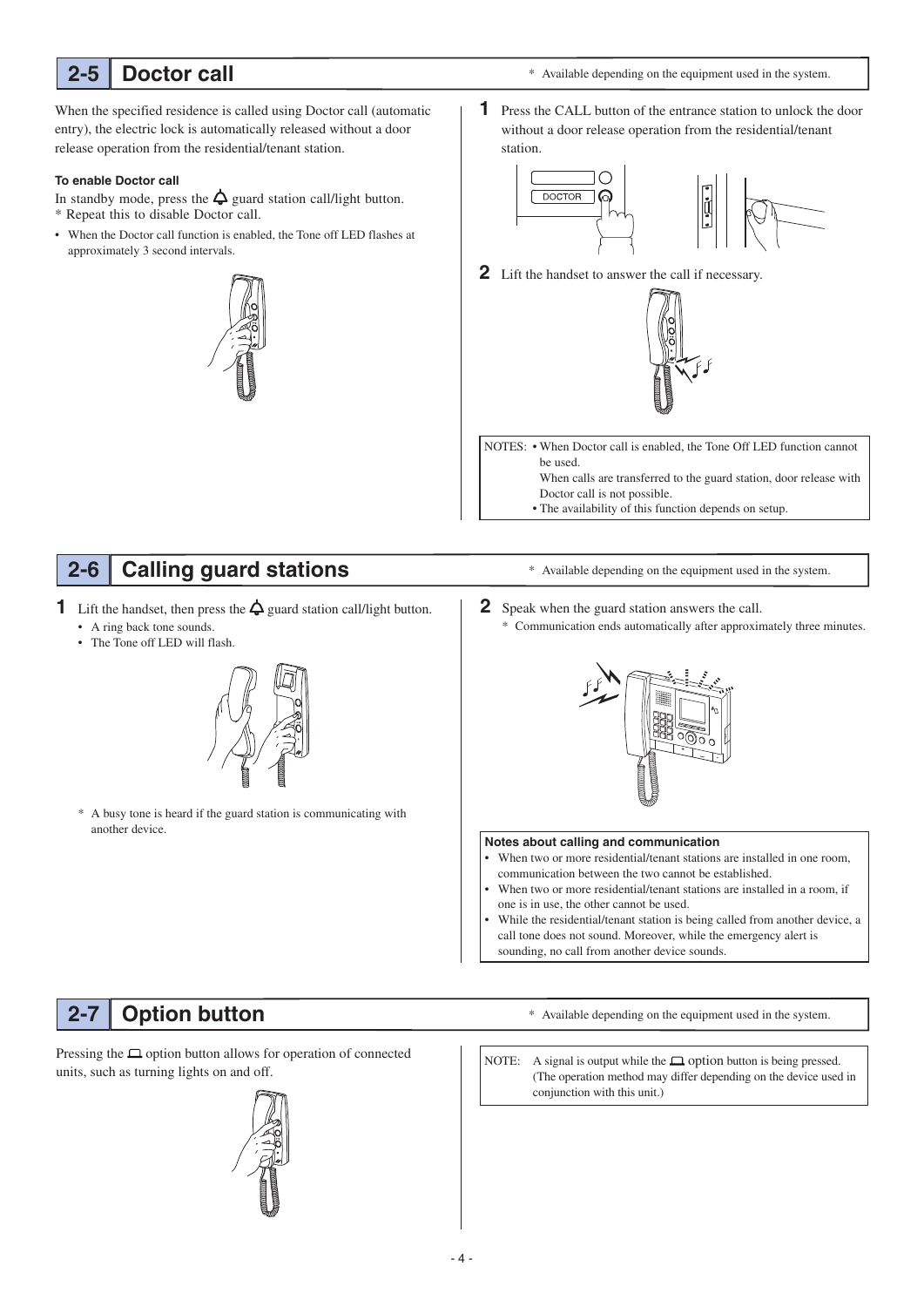## **2-8 Emergency alarm**

\* Available depending on the equipment used in the system.

**1** When the emergency alarm switch is pressed and locked (or when there is a line-off activation), an alarm will sound from the residential/tenant station, and a warning signal will be sent to the guard station.



- **2** When there is a call from the guard station, the alarm sound will change to a call tone.
	- The Tone off LED will flash.



- **3** Lift the handset to communicate with the guard station. The emergency alarm will sound again when the handset is hung up.
	- The Tone off LED will turn on.
	- It will turn off if the handset is hung up.



**4** Release the lock position of the emergency alarm switch to return to standby (restore the system to normal status), then the alarm will stop.



- NOTES: 1. On the residential/tenant station, the emergency alarm and call tone will be emitted at a loud (HIGH) volume, regardless of the volume setting.
	- 2. The emergency alarm function can be activated even when the system is in use. (Alarms can be activated at the same time by up to 5 units.)
	- 3. Residential/tenant stations within the same residence will be unable to receive normal calls or doorbell calls while the emergency alarm is sounding. It is only possible to respond to calls from the guard station.
	- 4. During the emergency alarm, the entrance station cannot make calls to the residential/tenant station or to the guard station that are producing emergency alarms.
- **3 TECHNICAL PRECAUTIONS**
- Cleaning:

 Clean the unit with a soft cloth dampened with a neutral household cleanser. Do not use any abrasive cleaner or cloth.

**CAUTION**: Do not use chemicals such as thinner or benzine. In addition, do not use a scrub brush, sandpaper, etc. Otherwise the unit surface could be damaged or discolored.

• If there is a system malfunction, contact a qualified technician for service.

## **4 TROUBLESHOOTING**

If the unit fails to operate normally, check the following points to determine whether the fault can be corrected by the simple measures suggested. If it cannot be corrected, or the fault is not listed in the "Symptom" column, contact your administrator or the system supplier.

| <b>Symptom</b>                                                                          | <b>Cause</b>                                                                                                           | <b>Solution</b>                                                      |
|-----------------------------------------------------------------------------------------|------------------------------------------------------------------------------------------------------------------------|----------------------------------------------------------------------|
| The call tone from the entrance station or the<br>door station/doorbell does not sound. | The call tone volume is set to "OFF".                                                                                  | Adjust the call tone volume.                                         |
| There is no response even if the guard station<br>call/light button is pressed.         |                                                                                                                        | Lift the handset, then press the guard station call/light<br>button. |
|                                                                                         | A guard station is not installed.                                                                                      | Contact your administrator.                                          |
| The station does not work at all.                                                       | The power of the system may be off.                                                                                    | Contact your administrator.                                          |
| The Tone off LED is flashing during standby.                                            | The Tone off LED flashes at approximately 5.5<br>second intervals when the call tone volume switch is<br>set to "OFF". | Change the call tone volume level.                                   |
|                                                                                         | Doctor call is enabled.                                                                                                | Disable the doctor call function.                                    |